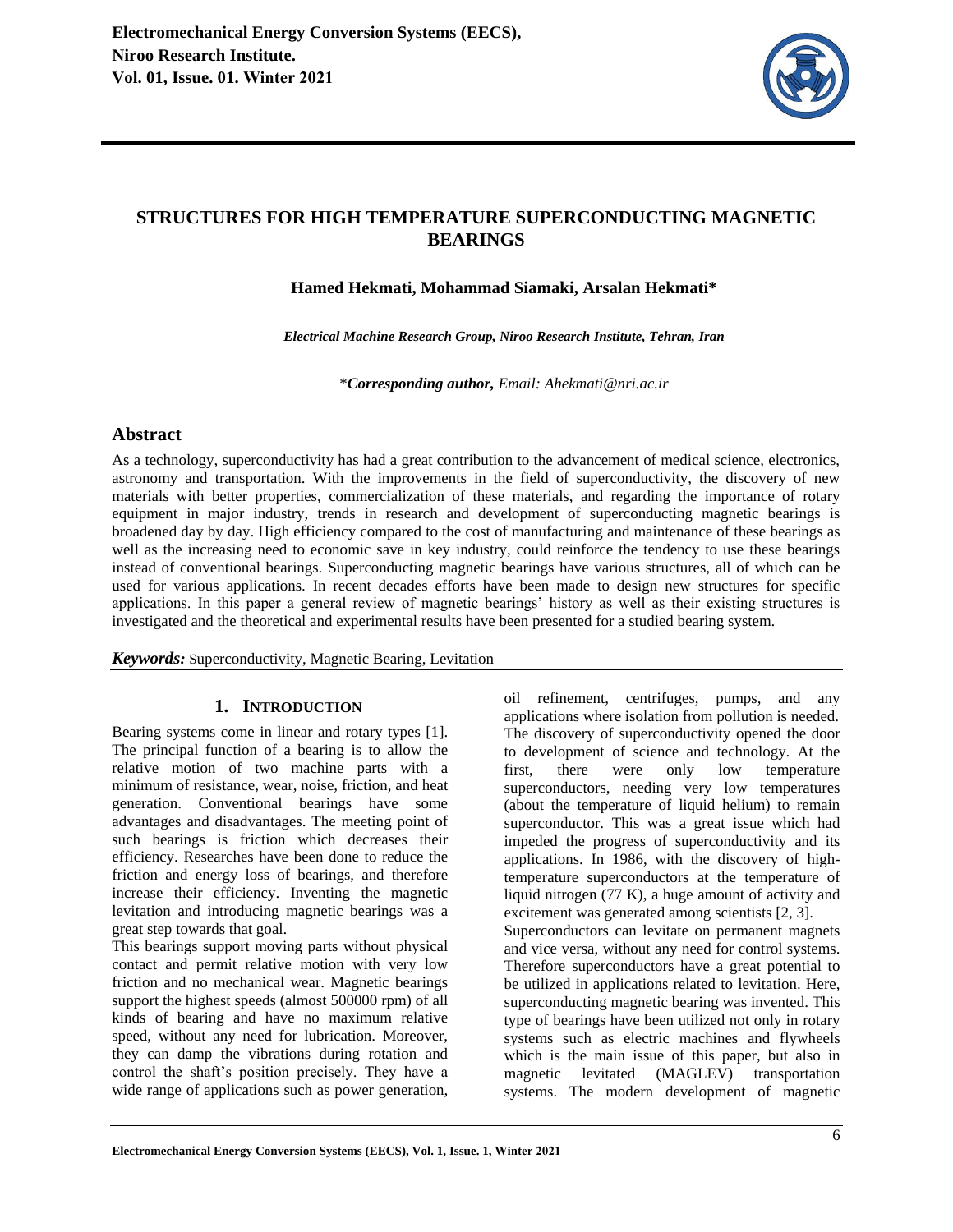levitation transportation systems, known as Mag-Lev, started in the late 1960s as a natural consequence of the development of low-temperature superconducting wire and the transistor and chip-based electronic control technology. In the 1980s, Mag-Lev had matured to the point where Japanese and German technologists were ready to market these new highspeed levitated machines. (see Fig. 1).



**Fig. 1.** PHOTOGRAPH OF JAPANESE SUPERCONDUCTING MAG-LEV VEHICLE; RATED SPEED 500 km/hr [4].

### **2. HISTORY**

Levitation, whether an illusion caused by a stage magician, or a permanent magnet (PM) stably levitating over a bulk high-temperature superconductor (HTS), such as the system shown in Figure 2, often leaves the viewer with a sense of awe. In the case of the PM/HTS system, the levitation also provides a tactile and visual indication of many of the basic phenomena associated with HTSs. From its equilibrium position, if one pushes the PM in Figure 2 up, down or sideways, or tries to tilt it, a restoring force returns the PM to its initial position. If one pushes the PM hard enough, its equilibrium position can be changed to almost any orientation or the center of mass of the PM can be moved to a new equilibrium position. If the PM is a cylinder with a relatively symmetric magnetic field, it readily rotates about its axis of symmetry. Even before the discovery of the first HTS [4], the ability of superconductors to provide levitation was well established. The first stable levitation that involved a superconductor was reported in 1945 [5, 6], with the levitation of a small PM over a concave lead disk. In this experiment, the superconductor was the stator and the PM was the levitated part or rotor. By 1953 levitation of a small superconducting lead sphere in a coil structure and

attempts to measure rotational drag on the superconducting rotor were reported [7].



**Fig. 2.** PM (WITH STAR) STABLY LEVITATED OVER HTS. THE PM LEVITATES WITH PASSIVE STABILITY, ROTATING FREELY WHILE MAINTAINING POSITION [4].

Early studies all involved the use of low-temperature superconductors (LTSs). The early investigation of HTS levitational phenomena was accompanied by early interest in their use as bearings, and small stable rotors with rotational speeds> 100,000 rpm were soon demonstrated [9-11]. This interest arose from the advantages of no contacting surfaces without an active feedback system, ability to operate in a vacuum, and potential for extremely low rotational drag. In addition, the inconvenience of refrigerating the HTS was deemed more tolerable than that for LTS. Other advantages of HTSs were their relatively simple fabrication and use in bulk form and a much higher magnetic field before onset of flux jump instabilities. Earlier proposals and experiments in superconducting levitated bearings began in the 1950s and 1960s. For example, Harding and Tuffias [12] (1960) built a levitated niobium sphere at liquid helium temperatures (4.2 K) for a superconducting gyro. However, the necessity to work with liquid helium discouraged further work in superconducting bearings.

C, W. Chu of the University of Houston and coworkers in 1987 discovered a new, highertemperature superconductor, yttrium-barium-copper oxide (YBCO) [8]. Bulk YBCO was found to have a low current density, and early samples were found to be too brittle to fabricate into useful wire. However, from the very beginning, the hallmark of these new superconductors was their ability to levitate small magnets. In the past few years, the original technical obstacles of YBCO have gradually been overcome, and new superconducting materials such as bismuth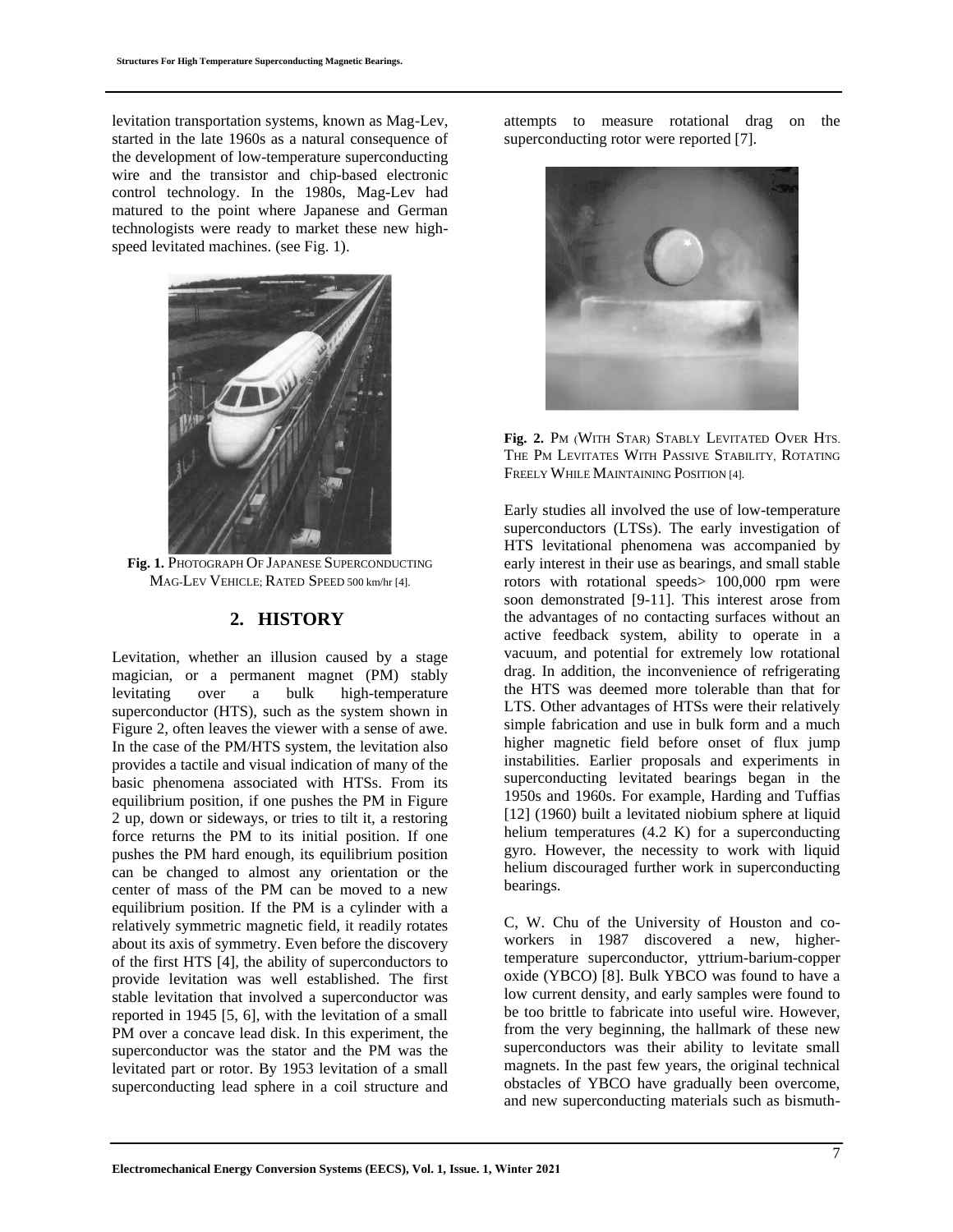strontium-calcium-copper oxide (BSCCO) have been discovered. Higher current densities for practical applications have been achieved, and longer and longer wire lengths have been produced with good superconducting properties [4]. After the discovery of YBCO in 1987, many laboratories around the world began to build prototype high-temperature superconducting bearings for temperatures near that of liquid nitrogen (78 K). One of the early prototypes was built at Cornell University in 1987, and it was spun up to 10,000 rpm. A later version in 1988 (Figures 1-14 and 1-15) levitated a 5-g rotor with two YBCO journal bearings up to speeds of 120,000 rpm. Subsequently, the levitation of small rotors  $(10 \text{ g})$ with speeds of 500,000 rpm (havc been reported by Allied Signal Corporation in 1992, and larger rotors of 1-10 kg on thrust bearings have been rotated to speeds of 5000-30,000 rpm at other laboratories.



**Fig. 3.** PHOTOGRAPH OF A PROTOTYPE PASSIVE MAGNETIC BEARING USING HIGH-TEMPERATURE SUPERCONDUCTING MATERIAL, YBA,CU,O, (50,000-120,000 RPM) AT CORNELL **UNIVERSITY** 

Initial application programs by several companies in the United States (e.g., Allied Signal Corp. and Creare, Inc.) have focused on small levitated turbines for small cryocoolers for long-time space applications. These applications have natural cryogenic environments, and the bearing lifetimes of 5-15 years without maintenance gives superconducting bearings a potential advantage over conventional rolling elements or gas bearings.

According to the paper published in 2004 [14], the equilibrium position of a superconducting levitation device is determined not only by the geometry and electromagnetic properties of its components, but also by the cooling process of the superconductor. In this work the dependence of the equilibrium positions upon the cooling process is studied. Using the critical state model and the principle of magnetic energy, different diagrams of this type are calculated. The

results show that for a given levitation system, which cooling process improves the capabilities of the system. In 2005 [15], the rotational speed degradation, which cuts down the stored energy, occurring in the PM rotors was considered as one of the most significant problems for the practical use of the SMBs. It is caused mainly by the Lorentz force due to the inhomogeneous magnetic field. . In this study, various shapes of the SC stator are tested to smooth the magnetic field and decrease the energy loss. Using our calculation method, it was found that the power loss of a changed bulk will be reduced by about 50% than the normal shape. Another paper in 2005 [16], developed a magnetic levitating transporter, which was composed of the HTS bulks and permanent magnets. To accomplish the design of a real levitation system, the influence of permanent magnet arrangement on levitating characteristics is investigated through measurements and numerical simulation. In order to enhance the levitation and guidance performance of the levitated high temperature superconductor (HTS) bulk over the permanent magnet guideway (PMG), it is necessary to optimize the design of the guideway [17]. First of all, a three dimensional (3D) model of the guideway was built up, through which the influence of the air gap across the guideway on the magnetic field was studied. It was found that the magnetic field 10 mm above the guideway is roughly uniform in the length direction. . Since generally the levitation gap between the vehicle body and the guideway surface is more than 10 mm, it is possible to simplify the HTS-PMG interaction model from 3D to 2D. Subsequently the levitation and guidance forces of the superconductor with different kinds of permanent magnet guideways were calculated in the 2D model. , the numerical results indicated that the HTS-PMG system is optimum when the width ratio between PMG and HTS is between 1.005 and 1.105. Strasik et. al [18], investigated the detailed characteristics of a 5 kWh/100-kW flywheel energy-storage system (FESS) utilizing a high-temperature superconducting (HTS) bearing suspension/damping system. This bearing system consists of three rings of radially polarized permanent magnets separated by ferromagnetic steel pole pieces. The steel rings both "turn" the flux in the axial direction so that it will have a high gradient within the adjacent superconductor, and serve as support surfaces for the mechanically weak permanent magnets. In the stator component of the HTS bearing, YBCO is utilized as the HTS material. In 2009, a paper was submitted by Deng et al [19], in which a double-axial superconducting magnetic bearing system was proposed for a flywheel energy storage system (fig. 4). The double SMB system is a vertical structure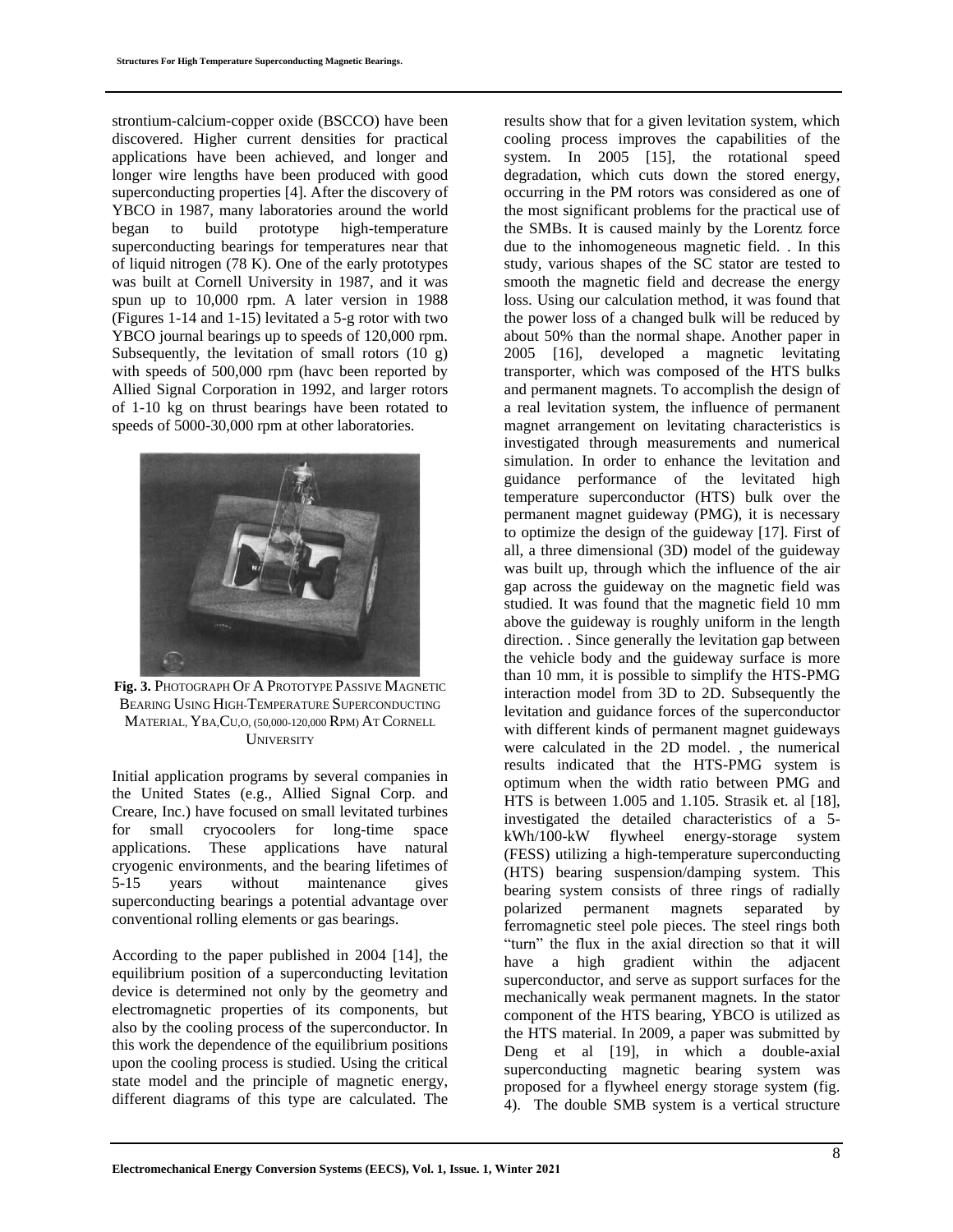which is mainly composed of three parts: support platform, SMBs and driving module. The upper and lower axial SMBs are fixed at two ends of a vertical shaft, respectively, which are used to suspend and levitate the shaft. At the middle of the shaft, an inductive motor is mounted to drive the SMB. Both stators are composed of seven single-domain melttextured YBCO bulks. The corresponding rotors are made of several stacked cylindrical axialmagnetized NdFeB permanent magnets (PMs).



**Fig. 4.** SCHEMATIC VIEW OF THE DOUBLE-AXIAL SMB **SYSTEM** 

In 2009, some papers were published which studied the geometry and cooling conditions of HTS bulks. [20]-[22]. Lin et al [23], delivered a paper in 2010. To increase the efficiency of the transmission mechanism, this paper introduces one HTS magnetic helix transmission mechanism, which is composed of a magnetic bolt and an HTS nut. This paper also introduces the basic characteristics of the mechanical helix transmission mechanism. In the article written by Morandi et al [24] in 2011, the levitation performance of a magnetic bearing, is experimentally investigated. In this paper an  $MgB_2$ - based superconducting bearing is investigated both numerically and experimentally. the stator is made of a hollow cylinder and the rotor is made of a stack of ring like permanent magnets with soft magnetic steel interposed in order to form a magnetic circuit for the channeling of the flux. In this paper a numerical model is developed and validated against the experimental results.

In the paper published in 2012 [25], the damping for the SMB with superconducting coil is compared with the SMB without superconducting coil. In 2013, a group of scientists studied the geometrical characteristics of SMB [26]. In 2014, for the optimal structure of permanent magnet rotor, 3 topologies were presented and their magnetic field characteristics were analyzed [13, 27]. For effective cooling of YBCO bulks, a thermal model of the superconductor magnet stator using alumina shims

was set up and its temperature distribution was analyzed. The result shows that the structure of the stator in which alumina shims were put between the neighboring YBCO bulks is better than that without alumina shims, and the temperature of YBCO bulks in the structure is lower. Cansiz and Yildizer [28], designed and simulated a high temperature superconducting magnetic bearing with various design considerations for a flywheel system. The design of the bearing consists of a rotor with 7.5 kg mass. By using non-contact torque mechanism, additional forces in the bearing are considered via electromagnetic and electrodynamic levitations, which in turn improved the bearing characteristics in levitation and operation speed (up to 70 Hz). Although the use of wires and thin films in superconducting bearings has been investigated somewhat, most of the current efforts involve the use of bulk HTSs. The current material of choice for superconducting levitation is Y–Ba–Cu–O (YBCO) and the rare–earth Ba– Cu–O analogues (RE–Ba– Cu–O where RE denotes the rareearth elements Nd, Sm, Eu, Gd, Dy, Ho, Er, Tm, Yb, Lu, La).

### **3. BEARING DESIGNS**

In the most common configuration for a basic HTS bearing design, the PM is levitated and free to rotate while the HTS is held stationary. This is mostly due to the convenience of cooling the HTS in boiling liquid nitrogen or by a good thermally conductive contact with a cold source. To maximize the levitation pressure in a PM/HTS system, one may increase the magnetic field at the bottom of the PM by making the PM cylinder taller. This has the disadvantage of increasing the levitated mass and cost of the PM. A more acceptable design uses nested rings of PMs with alternating vertical polarity and includes a shunt of soft-ferromagnetic material on top of the rings [29]. Several studies have addressed the optimization of these designs [30], [31].

In practical HTS bearings, the low levitational pressure available in the interaction between the PM and the HTS is often augmented by various hybrid schemes in which interactions between pairs of PMs provide the bulk of the levitational force. These methods are sometimes termed magnetic biasing. Three of these augmentation methods are shown in Fig. 5. Figure 5(a) shows augmentation in the form of an Evershed-type design [33]. Here, the levitated rotor consists of a levitation PM, below which hangs a rigid rod with a smaller stabilizing PM on the bottom. The levitation PM of the rotor experiences an attractive force toward the stator PM immediately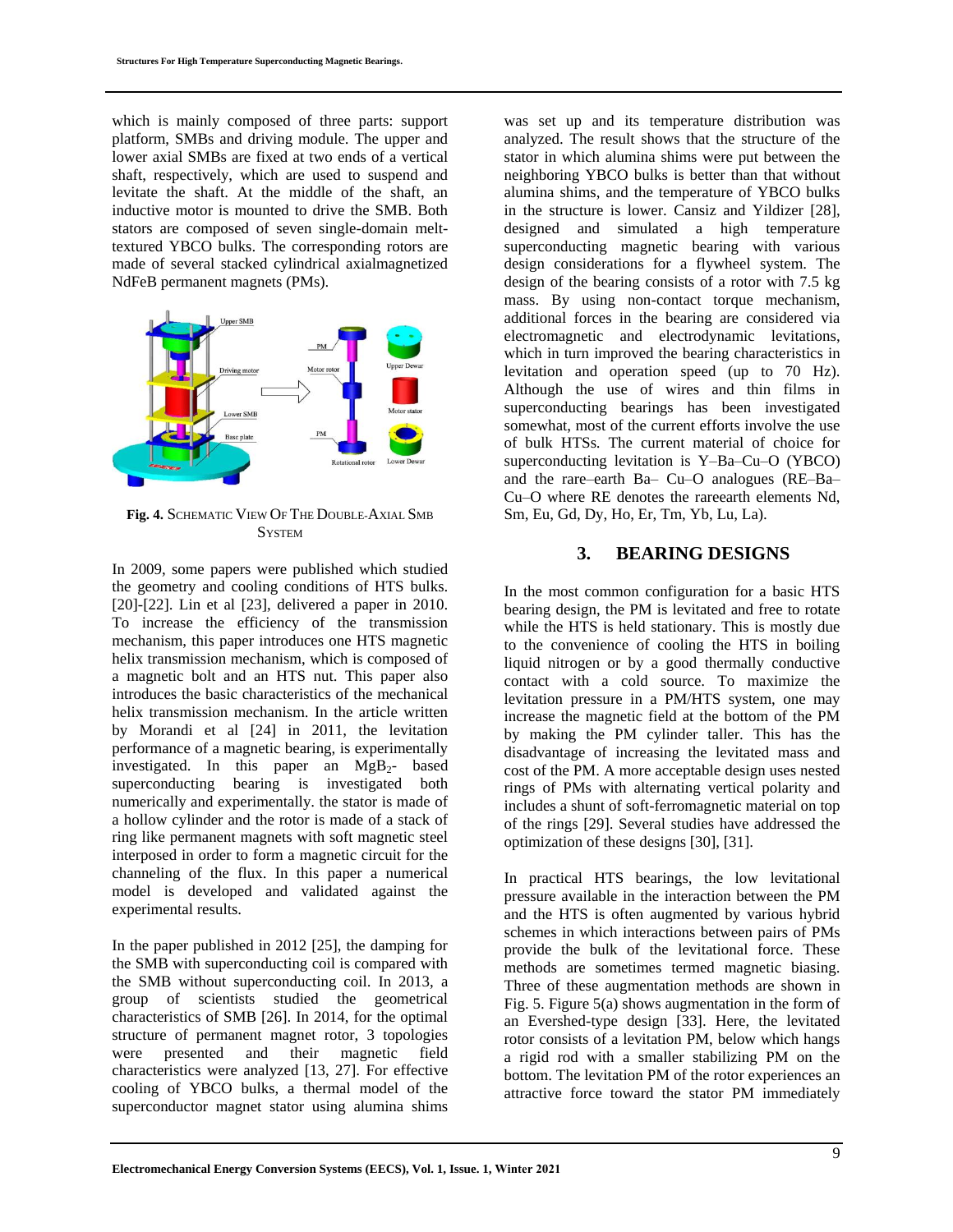above it. This system is statically stable in the radial direction but unstable in the vertical direction.



**Fig. 5.** MAGNETIC BIASING METHODS TO IMPROVE THE LEVITATIONAL PRESSURE IN HTS BEARINGS: (A) EVERSHED-TYPE DESIGN WITH ATTRACTIVE-FORCE AUGMENTATION, (B) REPULSIVE-FORCE AUGMENTATION AND (C) TRAPPED-FIELD AUGMENTATION. [32]

The gap between the levitation PM and the stator PM is adjusted in such a manner that the attractive force between the pair of magnets is just less than 100% of the rotor weight, so that the rotor would tend to fall. The remainder of the weight is provided by the interaction between the stabilizing PM and the HTS; this interaction also supplies sufficient stiffness for vertical stability and some additional radial stability. Fig. 5(b) shows augmentation in which a stator PM is placed below the HTS and acts in repulsion with the levitated PM [34]. Here, the PM/PM interaction is vertically stable but horizontally unstable. Because the minimal separation distance between the two PMs is limited by the thickness of the HTS, the amount of augmentation in this particular configuration is somewhat limited. Various combinations of attractive-force and repulsive-force hybrids have been devised [34], [35].

Another method to augment the levitation pressure is to use trapped fields in the HTS [36], as shown in figure 5(c). To create trapped flux, the HTS is usually field cooled in the presence of an external electromagnet or superconducting magnet. Alternatively, large pulsed fields can be applied after the HTS is cooled, although this method is the less effective of the two at trapping flux. The reported trapped fields are usually the maximum value measured at the surface of the HTS after the magnetizing fields have been removed. The average magnetization of the cylindrical HTSs is significantly less than these maximum fields. Trapped fields that are significantly  $>1.0$  T have been reported at 77 K, and fields of up to 10 T have been reported at lower

temperatures [36], [37]. The diameters of highperformance melt-textured HTSs are currently limited to a maximum of  $\approx 100$  mm. A large bearing system will thus need an array of superconductors [38].

One of the advantages of noncontact in magnetic bearings is elimination of overheating as the determining factor for the maximum speed of the bearing. Instead, the speed of the bearings tends to be limited by the mechanical strength of the rotating bearing components. PMs and HTSs are brittle and exhibit low mechanical strength, both of which lead to structural failure under sufficiently large centrifugal forces. These materials can be radially banded by materials with greater tensile strength, however, designs that allow for high velocities at the bearing perimeter require a careful balance between mechanical strength and the requirements of the magnetics [39]. An alternative design to the conventional PM/HTS system is the mixed-µ bearing [40], shown in figure 6.



**Fig. 6.** MIXED-µ HTS BEARING.

In this bearing, a soft ferromagnetic cylinder (Fe)  $(\mu r)$  $> 1$ ), where  $\mu$  is the relative magnetic permeability) is levitated in attractive levitation between two PMs and stabilized by two HTSs ( $\mu$ r < 1), one HTS placed between the rotor and each of the PMs. The PM pair induces a magnetization in the Fe, which experiences a levitation force that depends on the gradient of the applied magnetic field from the PMs. For stabilization, the magnetization induced in the Fe produces diamagnetic images and trapped flux in the HTSs. In figure 6, the HTSs are housed in nonmetallic cryochambers, the lower PM is mounted on a movable stage and the Fe cylinder is surrounded by a ceramic disc-type rotor. The PMs shown in figure 6 are approximately identical, and, in this case, to obtain a net upward force, the distance between the upper PM and the rotor must be less than the distance between the lower PM and the rotor.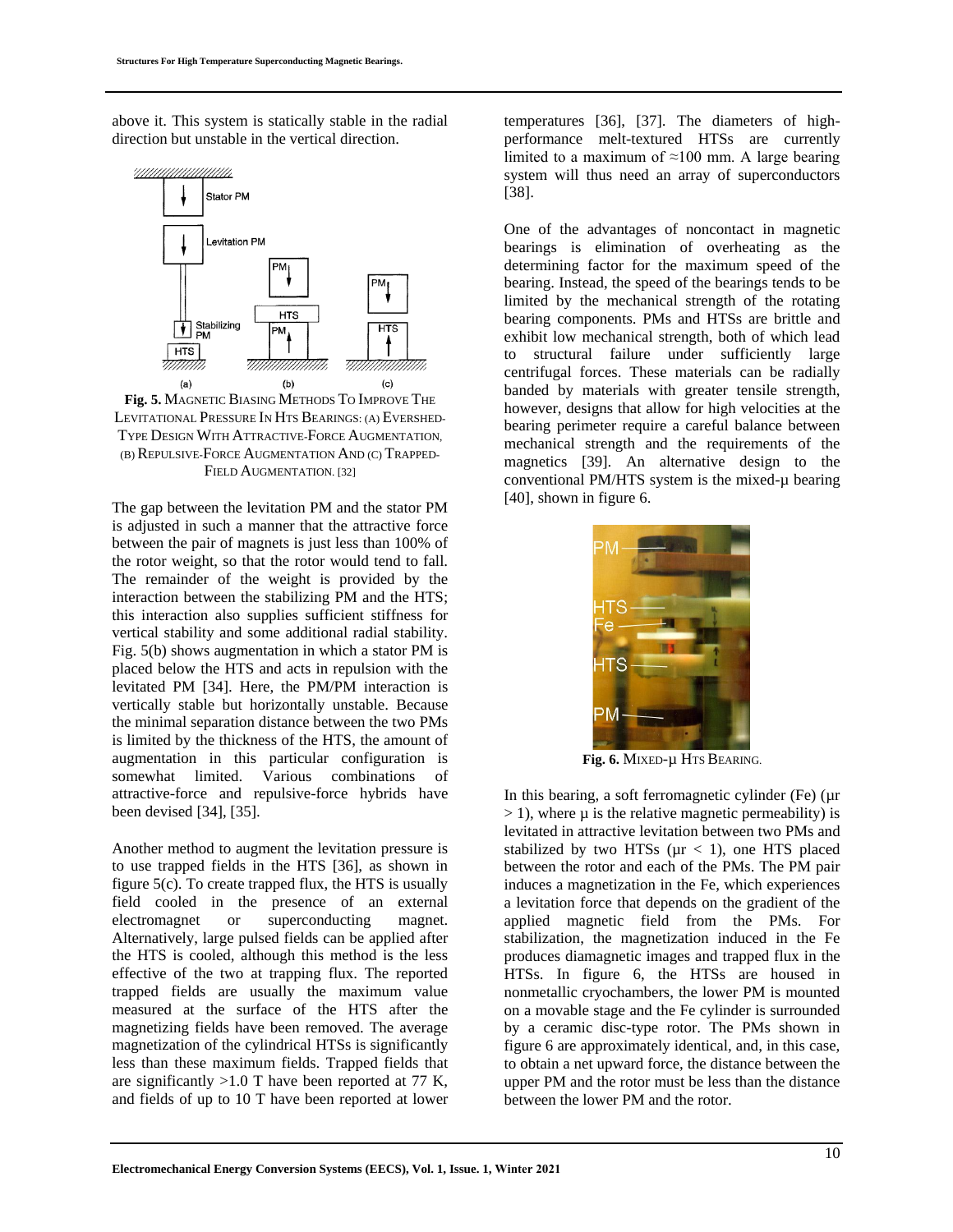One advantage of this design is that the rotor can be made of a material with high tensile stress, such as steel, and its maximum rim velocity should be significantly greater than that for a rotating PM or HTS. A second advantage is that losses in the HTSs are not affected by inhomogeneities in the PMs. The primary contribution to a changing magnetic field near the HTSs is due to radial oscillation of the rotor. To date, the mixed-µ bearing has displayed the lowest rotational loss of any HTS bearing tested in laboratories. Disadvantages of the mixed- $\mu$  design include a stability that is weaker than the stability of the PM/HTS configuration and difficulty in scaling the design to larger sizes. Several researchers have investigated the possibility of combining HTS bearings with active magnetic bearings and with eddy current dampers [41], [42]. Another design possibility is the levitation of a bulk HTS with a stationary coil that is either an electromagnet or, preferably, a superconducting magnet [43]. A major advantage of this approach is a higher levitation pressure. A further advantage is that azimuthal homogeneity of the magnetic field produced by a coil can be much higher than that attainable in a PM; therefore the potential for extremely lowloss bearings exists. To take advantage of the homogeneity, it would be necessary to hold the energizing current of the coil constant in time to prevent changes in levitation height. The main disadvantage of this approach, when compared with levitating a PM, is that much lower temperatures are required and the levitated HTS must be cooled over long periods of time. Up to now, several structures for superconductor magnetic bearings have been proposed, all of which could be classified into different categories. The following section deals with the conventional classifications of SMBs.

#### **3.1. Passive, Active, and Hybrid (Passive-Active) SMBs**

SMBs are classified into three distinct groups according to the system they utilize to generate magnetic field and control the position of rotor.

#### **3.1.1. Passive SMBs**

The main difference between passive and other bearings is the absence of coils and control currents to adjust the precise position of rotor. As shown in figure 7. The magnetic field of a passive bearing is generated by permanent magnets and rotor is levitated by a passive magnetic force. These bearings have many advantages over those bearings using electromagnets. Firstly, using passive SMBs is really economical, because of elimination of control system which handles the rotor's position. Without using the control system, fewer components would be used. However, apart from the economic advantages, this situation may cause some problems. The most important issue is that in passive SMBs there is no active control which could lead to instability.



**Fig. 7.** SCHEMATIC ILLUSTRATION OF THE PASSIVE SUPERCONDUCTING BEARING. IN THIS SYSTEM, PERMANENT MAGNETS ARE UTILIZED TO PRODUCE MAGNETIC FIELD

Using permanent magnets leads to not using power supplies. Passive bearings are like mechanical bearings which do not need any control systems. Further advantages of passive SMBs are as follows: simple structure, very low cost of fabrication compared to other SMBs, and low level of loss. The quality of passive SMB is dependent on PM's material, its magnetization, the dimensions of superconducting bulks, and the air-gap's height. Passive SMB has some disadvantages. First of all, there would be not any control over the shaft's position because of elimination of control systems. Therefore, a weak damping would be available for shaft's vibrations. Moreover, this type of SMB has a low load capacity and low magnetic stiffness. Passive SMB is compatible with all the mentioned applications for SMBs. However, for applications where the precise control of shaft's position is required, this kind of SMB would not be a good choice.[44]-[47].

#### **3.1.2. Active SMB**

After fabricating passive SMBs, efforts have been done to fabricate the more advanced and controlled type of SMBs and prototypes of active SMBs were made. Nowadays, active bearings have many applications in the industry. The main feature of active magnetic bearing is the electromagnet in which the control current is running. Therefore, the required magnetic field to levitate and support the rotor in the desired position is generated. It is obvious that to control the precise position of rotor, one should utilize appropriate control systems. Ongoing dramatic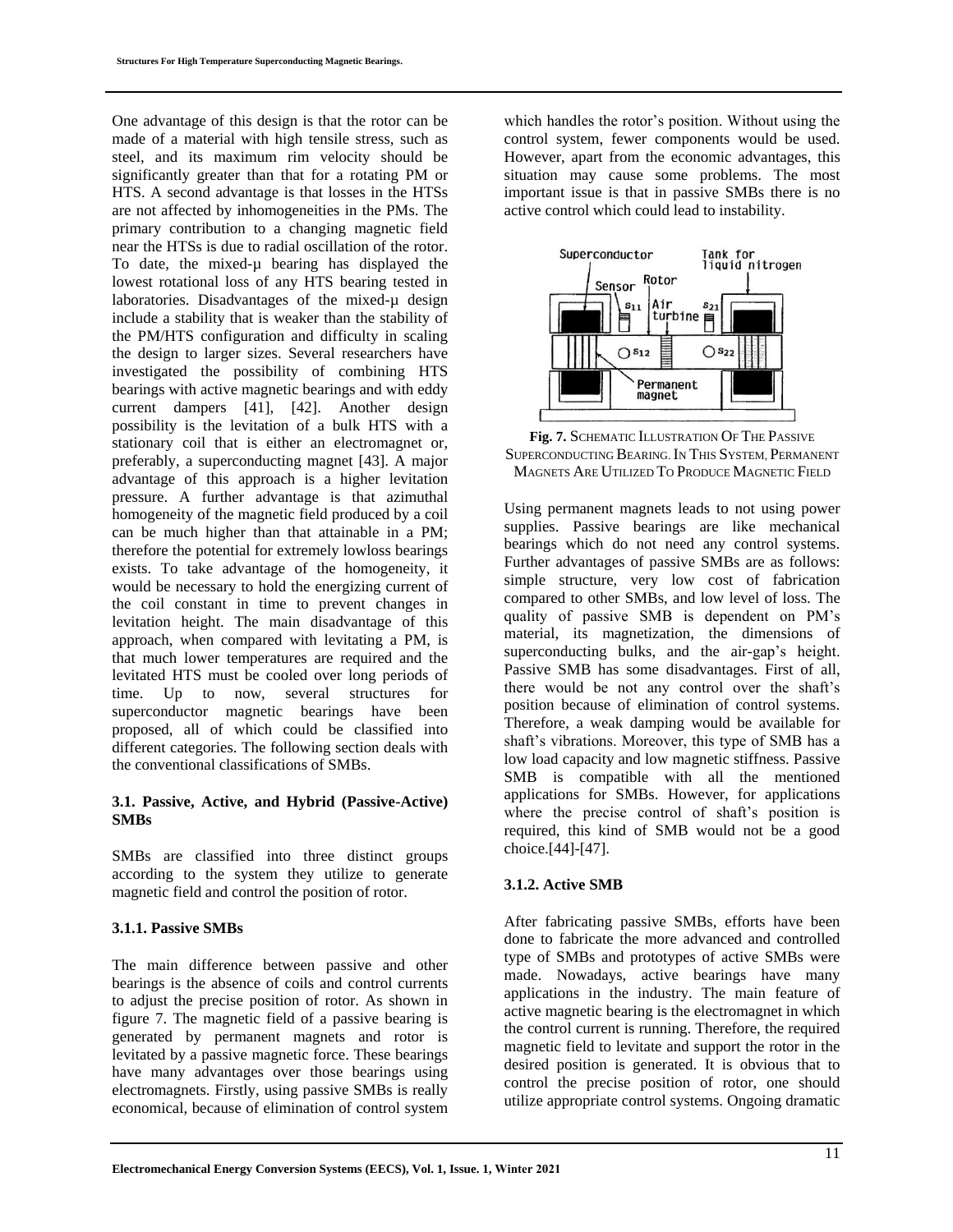improvements in Digital Signal Processors (DSP) – faster performance, integration of important peripheral features, and cost reductions – have further boosted commercial attractiveness of active magnetic bearings. The magnetic bearing system is open loop unstable and therefore feedback control is needed for the stable levitation of rotor. This function is commonly achieved by a controller which controls rotor position based on the data transmitted from the position sensors. The controller supplies equal and opposite currents to opposite magnet poles to provide stabilizing force to rotor [48]-[51].

#### **3.1.3. Hybrid SMBs**

Passive magnetic bearing features very little loss due to no current, but has no active control ability and low damping stiffness. Active magnetic bearing, on the contrary, has better control ability and a high stiffness characteristic, but high power loss because of the existence of the biased current. Therefore, more attention is paid to the permanent magnet biased hybrid magnetic bearing, which combines the merits of passive and active magnetic bearings. In hybrid-type SMB system, the passive bearings are considered to be dominant for suppressing the rotor displacements, and the active bearings assist them to suppress the rotor displacements. Fig. 8 indicates a schematic illustration of a typical Hybrid SMB. Hybrid bearings are more complex than active and passive bearings. However, this type of bearings consume less power and need smaller power amplifiers, compared to active bearings. Moreover, hybrid bearings have greater magnetic stiffness than passive bearings and show a better control abilities [51].



**Fig. 8**. SCHEMATIC ILLUSTRATION OF THE HYBRID-TYPE SMB SYSTEM

#### **3.2. Radial, Axial, and Mixed (Radial-axial) superconducting magnetic bearings**

According to the applied load, SMBs are divided into three groups.

#### **3.2.1. Radial bearings**

In a radial bearing the load force is perpendicular to the rotational axis. A typical PM/HTS radial bearing configuration could consist of a rotating shaft with PM discs mounted as endcaps, and the shaft assembly supported by HTS bushings that completely or partially surround the PMs at both ends of the shaft assembly. The arrangement shown in figure 9 is an example of a radial bearing. These bearings should not resist rotation. Otherwise the efficiency of system would decrease.



**Fig. 9.** SCHEMATIC OF A TYPICAL RADIAL SMB

#### **3.2.2. Axial SMBs**

In an Axial bearing, the major load force is in the direction of the rotational axis. If an axial load be applied to the shaft, radial bearing would not be able to stop the shaft's displacement. Therefore, in such cases an axial bearing is needed. As shown in figure 10. The magnetic field generation system and the position of superconductor bulks in axial SMB is different to that of radial ones.



**Fig. 10.** THE ILLUSTRATION OF A TYPICAL AXIAL SMB

#### **3.2.3. Mixed SMBs**

In some applications, bearing system should sustain both radial and axial loads. As a result, a bearing system which is a combination of radial and axial bearings should be designed. This type of bearing is named mixed (radial-axial) bearing. This king of bearing could somehow address the problem of radial displacements in radial SMBs.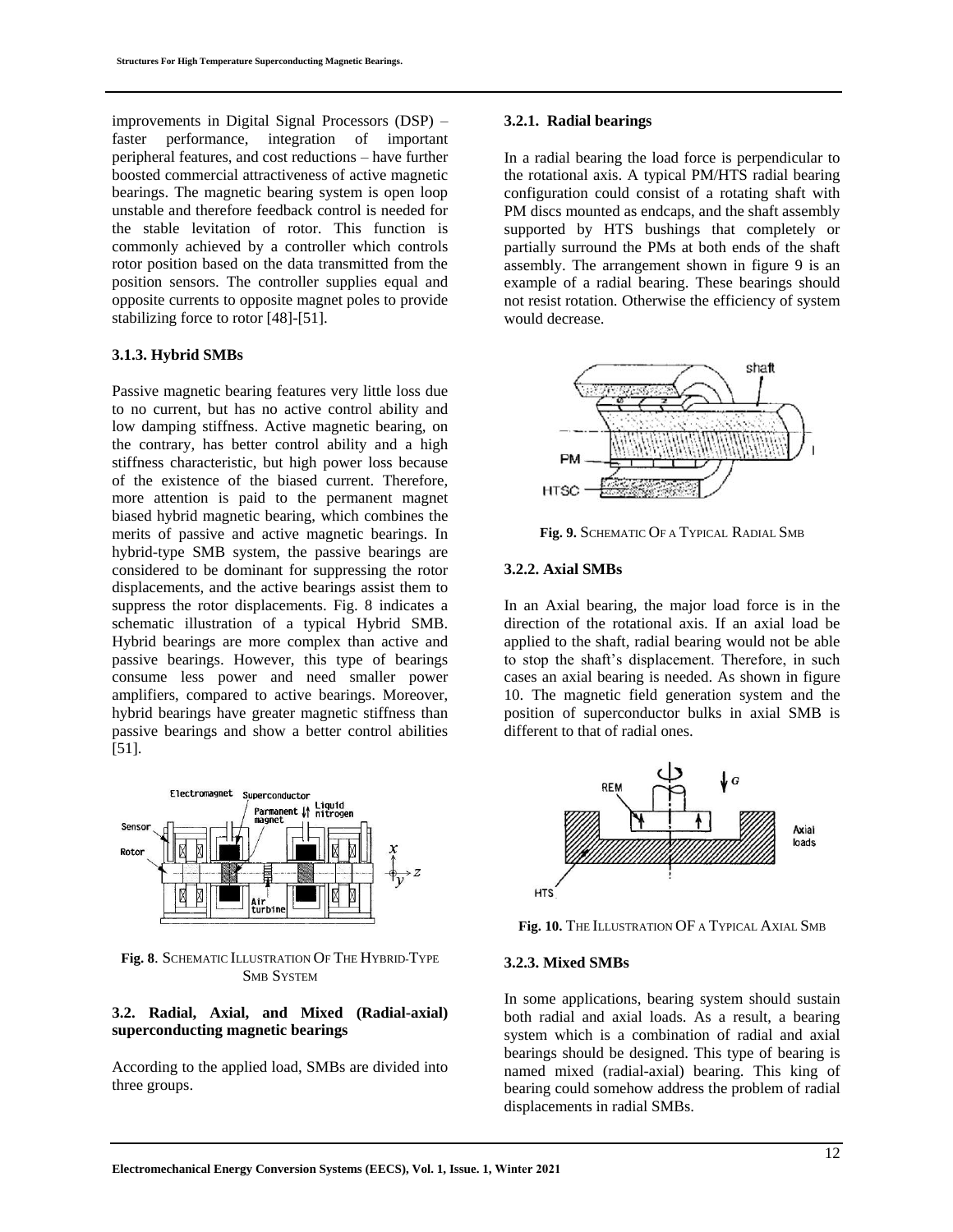### **4.CONSIDERED BEARING SYSTEM**

The considered bearing system has a PM rotor and a HTS stator. The PM rotor consists of an aluminum shaft, PM rings and iron shims. The system is shown in Fig. 11, where the stator has HTS cylinders shaped like doughnuts, embedded at two ends of the stator. Due to the Meissner effect, when the magnetization of PM cylinders is axial, the levitation force would be radial.

#### *A. Concentrating forces*

The radial concentrating force in rotational bearing systems may be calculated through the Lorentz equation, which is the force between the screening current and the external magnetic field, and is calculated from (1).

$$
F_r = \iiint_{V_{SC}} (J_{SC} \times B) \, dV \tag{1}
$$

Where,  $dV$  is the differential volume,  $V_{sc}$  is the HTS volume,  $J_{\rm sc}$  is the super-current density distribution, and B is the total magnetic flux density at the HTS position. Because the total magnetic flux density is resultant of the magnetic flux density due to PMs, B<sub>PM</sub>, and the magnetic flux density due to the HTS,  $B_{\rm sc}$ , the radial force would be as (2).

$$
F_r = \iiint_{V_{SC}} (J_{SC} \times B_{PM}) dV +
$$
  

$$
\iiint_{V_{SC}} (J_{SC} \times B_{SC}) dV
$$
 (2)

And, since the cross product of  $J_{\rm sc}$  and  $B_{\rm sc}$  is zero, (3) is achieved.

$$
F_r = \iiint_{V_{SC}} (J_{SC} \times B_{PM}) dV
$$
 (3)

The external field due to PMs,  $B_{PM}$ , is obtained from FEM simulation results. Regarding the structural symmetry, the radial force of (3) is equal to zero, however, the total radial force, which acts as the concentrating force on the shaft, would be the sum of the differential force magnitudes on the shaft.

$$
F_{concentrating} = \iiint_{V_{SC}} |J_{SC} \times B_{PM}| \, dV \tag{4}
$$

the super-current density is approximated by the critical current density of the HTS cylinder,  $J_c$ , according to the Bean model [52].



## **5. TEST SETUP**

A prototype bearing system has been fabricated with the cooling chambers, the permanent magnets and the shaft as in Fig. 12. The superconducting cylinder and discs are fabricated out of YBCO powders through the casting method. The vertical displacement in the shaft has been measured by measuring the difference in height of the shaft from the ground before and after superconductor cooling. As shown in Fig. 13, the vertical displacement, ε, would be calculated from (5).

$$
\varepsilon = H_1 - H_2 \tag{5}
$$

Where,  $H_1$  is the height of the shaft from the ground before the superconductor cooling, and  $H_2$  is the height of the shaft from the ground before the superconductor cooling.



Fig. 12. THE FABRICATED PROTOTYPE (a) STATOR INSIDE THE COOLING CHAMBERS, (b) ROTOR: SHAFT AND PM RINGS.



**Fig. 13.** MEASUREMENT OF THE VERTICAL DISPLACEMENT, (a) BALANCED POSITION, (a) LEVITATED POSITION

The overall weight of the shaft with the PM rings is measured as 120 gr, equal to the restoring force of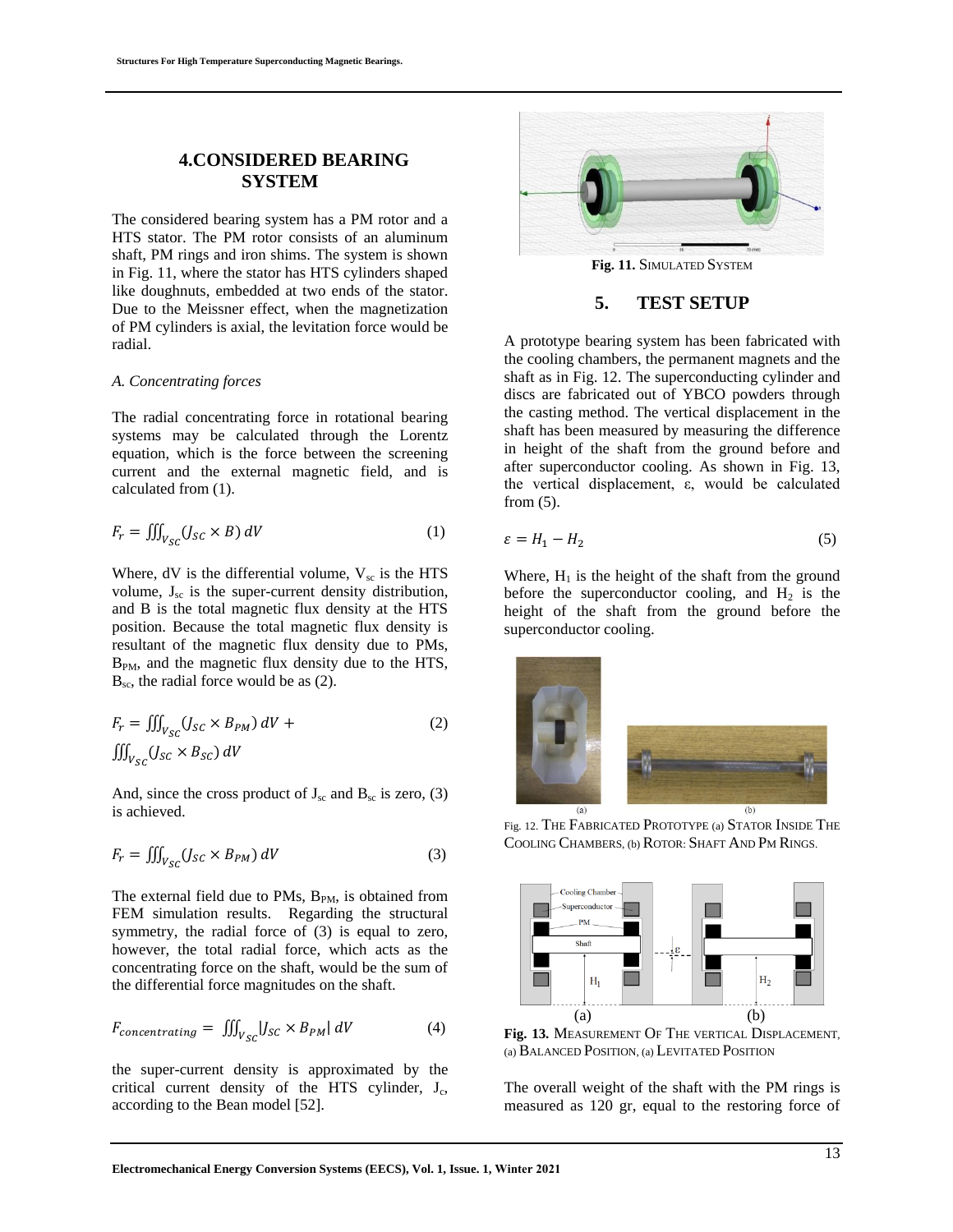1.2 N. Some external weights have been applied on the shaft to simulate different displacement forces. With the aid of the external weights, the displacement force has been increased up to 200 gr, equal to 2 N, for the system. The simulation results and the experimental results are shown in Fig. 14, for the studied system.



**Fig. 14.** THE SIMULATION AND THE EXPERIMENTAL RESULTS FOR THE CONSIDERED SYSTEM

The maximum error of the simulation results relative to the experimental data is deduced to be around 3 percent. This shows the good consistency between the practical and the theoretical data. According to Fig. 14, the restoring force of 1.2 N predicts the displacement for the considered system as shown in Table III, due to the simulation results. The experimental measurements have resulted in the displacement as also shown in Table I, for the considered case.

TABLE I. COMPARISON BETWEEN THE THEORETICAL AND

| <b>EXPERIMENTAL RESULTS</b>              |         |
|------------------------------------------|---------|
| <b>Theoretical Displacement (mm)</b>     | 0.7     |
| <b>Experimental Displacement (mm)</b>    | 0.7     |
| <b>Concentrating Force (n)</b>           | 3.215   |
| Superconductor Volume (mm <sup>3</sup> ) | 5843.36 |

The calculation result for concentrating forces and the volume of the HTS material in the considered system are also shown in Table I.

### **6. APPLICATIONS**

Because superconducting levitation is versatile over a wide range of stiffness and damping, it has been suggested for numerous applications [9]. Superconducting bearings, like magnetic bearings, do not require a lubricant; this could be a major

advantage in harsh chemical or thermal environments. In addition to the early applications considered for low temperature superconductors mentioned in the introduction, such as electric motors and gyroscopes, our increased understanding of the hysteretic behaviour of HTSs has suggested new possibilities. The availability of HTS bearings that are so nearly friction-free naturally leads to their consideration for flywheel energy storage [38]-[51]. Flywheels with conventional bearings typically experience high-speed idling (that is, no power input or output) losses of the order of  $\approx 1\%$  per hour. With HTS bearings, it is believed that losses as little as 0.1% per hour are achievable. Electric utilities have a great need for efficient diurnal energy storage, such as flywheels. With modern graphite fibre/epoxy materials, the inertial section of a flywheel rotates with rim speeds well in excess of 1000 m s−1 and achieves energy densities greater than those of advanced batteries. The kinetic energy in a (large) Frisbee-sized flywheel with this rim speed is  $\approx$ 1 kW h, and a person-sized flywheel could store 20–40 kWh. HTS bearings are particularly interesting for cryogenic turbo pumps. Liquid hydrogen, which is typically pumped at a temperature of  $\approx 30$  K, seems the most likely candidate, but liquid oxygen is also a possibility, if materials with critical temperatures higher than that of YBCO can be used in HTS bearings. The tribological properties of mechanical bearings at cryogenic temperatures are poor, and experience with rocket engines indicates that the bearings of turbopumps are one of the most lifelimiting components. Other applications for HTS bearings in which a cryogenic environment already exists include cryogenic turbine flow metres and cryocoolers for space or terrestrial use [4]. Another application for which a cryogenic environment naturally exists is the use of HTS bearings in a lunar telescope. The drive mechanism of the telescope must be capable of exceedingly fine steps and repeatability, and it must survive and operate in the cold temperatures of the lunar night. The low magnetic drag of an HTS bearing has suggested its use as a sensitive detector of gas pressure [53]. The possibility of using low-loss superconducting bearings in sensitive gyroscopes has long been recognized. The hysteretic nature of HTSs has suggested their use in docking vehicles in space. Hysteresis is also important in the potential use of HTS as torque couplers and vibration dampers. Apparently, the first successful vacuum tunneling experiment, which eventually led to the development of the scanning tunneling microscope, was made possible by suppression of vibrations with the use of a superconducting bearing. Although this article has focused almost exclusively on rotating HTS bearings,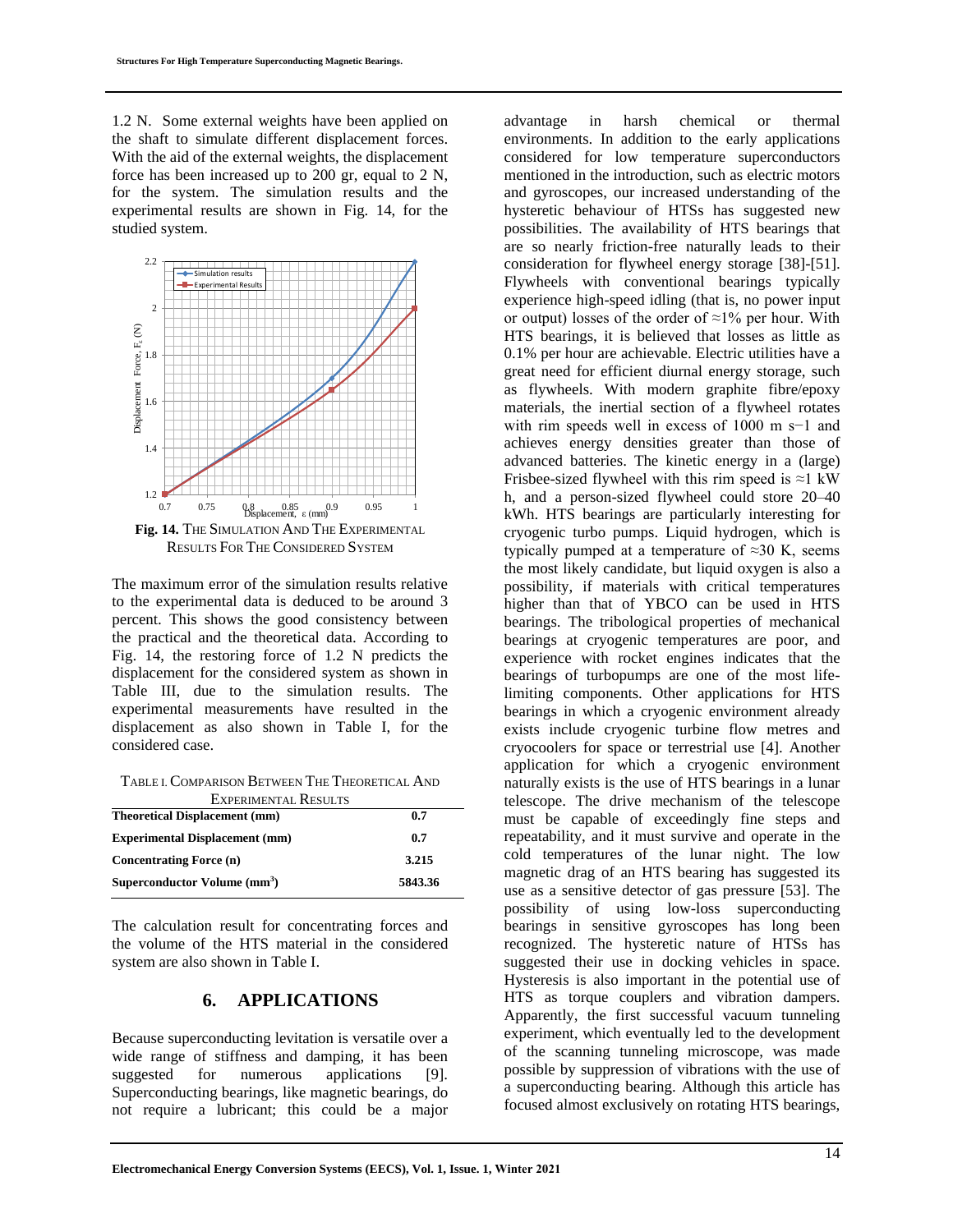similar physics applies to linear HTS bearings [54- 56]. The stable levitational force suggests application in magnetically levitated conveyor systems in cleanroom environments, where high purity requirements mandate no mechanical contact. Linear HTS bearings have also been proposed for micro actuators.

## **7. CONCLUSION**

With the improvements in the field of superconductivity, the discovery of new materials with better properties, commercialization of these materials, and regarding the importance of rotary equipment in major industry, trends in research and development of superconducting magnetic bearings is broadened day by day. High efficiency compared to the cost of manufacturing and maintenance of these bearings as well as the increasing need to economic save in key industry, could reinforce the tendency to use these bearings instead of conventional bearings.

## **8. REFERENCES**

- [1] Hekmati, R. Hekmati, M. Siamaki,. 2017. "Proposed Design for Superconducting Magnetic Bearing System with High Temperature Superconducting Discs", *IEEE Transactions on Applied Superconductivity*, vol. 27(8), Art No. 5204408, OI:10.1109/TASC.2017.2759238.
- [2] Hekmti, M. Vakilian, and M. Fardmanesh,. 2011. "Flux-based modeling of inductive shield-type high-temperature superconducting fault current limiter for power networks," *IEEE Trans. Appl. Supercond.*, vol. 21(4), P: 3458–3464.
- [3] Hekmati, et. al., "A novel method of flat YBCO rings development for shield-type superconducting fault current limiters fabrication", *Physica C*, vol. 472, P: 39-43, 2012.
- [4] F. C. Moon, 1945. "Superconducting Levitation: Applications to Bearing and Magnetic Transportation". *John Wiley & Sons.*
- [5] V. Arkadiev, "Hovering of a magnet over a superconductor," *J Phys USSR*, vol. 9, P: 148, 1945.
- [6] V. Arkadiev, 1947. "A floating magnet," *Nature*, vol. 160( 4062) , P: 330.
- [7] Šimon,. 1953. "Forces acting on superconductors in magnetic fields," *J. Appl. Phys*., vol. 24(1), P: 19–24.
- [8] M.-K. Wu, J. R. Ashburn, C. Torng, P. H. Hor, R. L. Meng, L. Gao, Z. J. Huang, Y. Q. Wang, and C. W. Chu, 1987. "Superconductivity at 93 K in a new mixedphase Y-Ba-Cu-O compound system at ambient pressure" *Phys. Rev. Lett*., vol. 58(9), P: 908.
- [9] F. C. Moon and P. Chang, 1990. "Highspeed rotation of magnets on high Tc superconducting bearings," *Appl. Phys. Lett.*, vol. 56(4), P: 397–399.
- [10] D. E. Weeks,. 1990. "High Tc Superconducting levitation motor with a laser commutator," *Rev. Sci. Instrum*., vol. 61(1), P: 195–197.
- [11] R. Weinberger, L. Lynds, and J. R. Hull,. 1990. "Magnetic bearings using hightemperature superconductors: some practical considerations," Supercond. Sci. Technol., vol. 3(7), P: 381.
- [12] E. Rößger and I. H. Zehle,. 1963. "Raumfahrzeugortung," *in Grundlagen der Raumfahrzeugführung, Springer*,. P:33– 45.
- [13] R. de Andrade Jr, J. Cardoso, G. C. dos Santos, L. B. de Cicco, A. F. G. Fernandes, M. A. Rosario, M. A. Neves, A. P. de Souza, A. Ripper, and G. C. da Costa,. 2003. "Performance of Nd-Fe-B and ferrite magnets in superconducting linear bearings with bulk YBCO," *Appl. Supercond. IEEE Trans.*, vol. 13(2), P: 2271–2274.
- [14] Navau, A. Sanchez, E. Pardo, and D. X. Chen,. 2004. "Equilibrium positions due to different cooling processes in superconducting levitation systems," *Supercond. Sci. Technol*., vol. 17(7), P: 828.
- [15] Y. Kudou, H. Ueda, and A. Ishiyama,. 2005 "Lift and restoring force characteristics evaluation of levitating XY transporter using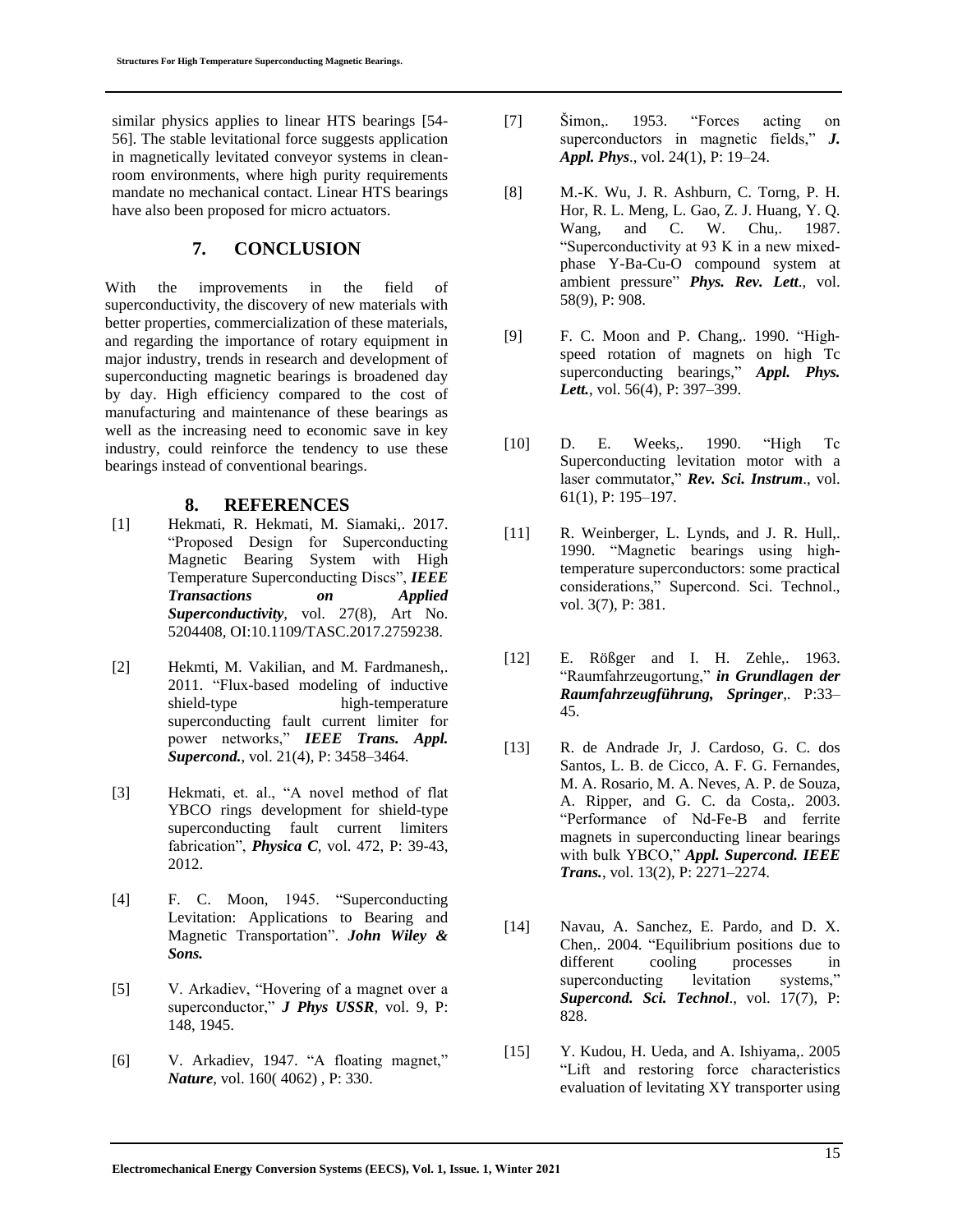HTS bulks," *Appl. Supercond. IEEE Trans*., vol. 15(2), P: 2230–2233.

- [16] Masaie, K. Demachi, T. Ichihara, and M. Uesaka,. 2005. "Numerical evaluation of rotational speed degradation in the superconducting magnetic bearing for various superconducting bulk shapes*," Appl. Supercond. IEEE Trans.*, vol. 15(2), P: 2257–2260.
- [17] H. Song, J. Zheng, M. Liu, L. Zhang, Y. Lu, Y. Huang, Z. Deng, J. Zhang, H. Jing, and S. Wang,. 2006. "Optimization and design of the permanent magnet guideway with the high temperature superconductor," *Appl. Supercond. IEEE Trans*., vol. 16(2), P: 1023–1026.
- [18] M. Strasik, P. E. Johnson, A. C. Day, J. Mittleider, M. D. Higgins, J. Edwards, J. R. Schindler, K. E. McCrary, C. R. McIver, and D. Carlson,. 2007. "Design, fabrication, and test of a 5-kWh/100-kW flywheel energy storage utilizing a high-temperature superconducting bearing," *Appl. Supercond. IEEE Trans*., vol. 17(2), P: 2133–2137.
- [19] Z. Deng, Q. Lin, J. Wang, J. Zheng, G. Ma, Y. Zhang, and S. Wang,. 2009. "Basic design and characteristics study of a doubleaxial superconducting magnetic bearing system," *Cryogenics (Guildf)*, vol. 49(6), P: 259–262.
- [20] Z. Deng, J. Wang, J. Zheng, H. Jing, J. Li, W. Liu, Y. Zhang, and S. Wang, 2009. "Performance advances of HTS maglev vehicle system in three essential aspects," *Appl. Supercond. IEEE Trans*., vol. 19(3), P: 2137–2141.
- [21] G. G. Sotelo, R. De Andrade Jr, and A. C. Ferreira,. 2009. "Test and simulation of superconducting magnetic bearings," *Appl. Supercond. IEEE Trans*., vol. 19(3), P: 2083–2086.
- [22] N. Del-Valle, A. Sanchez, C. Navau, and D.-X. Chen,. 209. "Theoretical hints for optimizing force and stability in actual maglev devices," *Appl. Supercond. IEEE Trans.*, vol. 19(3), P:2070–2073.
- [23] Q. Lin, J. Wang, Z. Deng, G. Ma, D. Jiang, S. Wang, and F. Li,. 2010. "A High-Temperature Superconducting Magnetic Helix Transmission Mechanism," *Appl. Supercond. IEEE Trans.*, vol. 20(1), P: 8– 13.
- [24] Morandi, E. Perini, G. Giunchi, and M. Fabbri,. 2011. "Numerical Analysis and Experimental Measurements of Magnetic Bearings Based on Hollow Cylinders," *Appl. Supercond. IEEE Trans*., vol. 21(3), P: 1460–1463.
- [25] Maruo, M. Komori, K. Asami, and N. Sakai,. 2012. "Basic Study on Superconducting Magnetic Bearing (SMB) With Superconducting Coil," *Appl. Supercond. IEEE Trans*., vol. 22(3), p. 5201704.
- [26] Nakaya, M. Komori, K. Asami, and N. Sakai,. 2013. "Dynamic Characteristics of Magnetically Levitated Conveyer Using High SMB," *Appl. Supercond. IEEE Trans*., vol. 23(3), p. 3601304.
- [27] Z. Yu, G. Zhang, Q. Qiu, L. Hu, B. Zhuang, and M. Qiu,.2014. "Analyses and tests of HTS bearing for flywheel energy system," *Appl. Supercond. IEEE Trans*., vol. 24(3),  $P: 1-5.$
- [28] Cansiz and I. Yildizer, 2014 "The design considerations for a superconducting magnetic bearing system," *Cryogenics (Guildf)*., vol. 63, P: 180–185.
- [29] S. Zannella, F. Frangi, and E. Varesi,. 1994."High-T c superconducting magnetic bearings for rotation-based devices," *Nuovo Cim. D*, vol. 16(12), P: 2061–2065.
- [30] M. C. Marion-Pera and J. P. Yonnet,. 1994. "Study of permanent magnet arrangements for superconducting passive bearings,"
- [31] M. Tsuchimoto, H. Waki, Y. Itoh, Y. Yanagi, M. Yoshikawa, T. Oka, Y. Yamada, and U. Mizutani, 1997. "Numerical evaluation of pulsed field magnetization of a bulk high T c superconductor," *Cryogenics (Guildf)*., vol. 37(1), P: 43–47.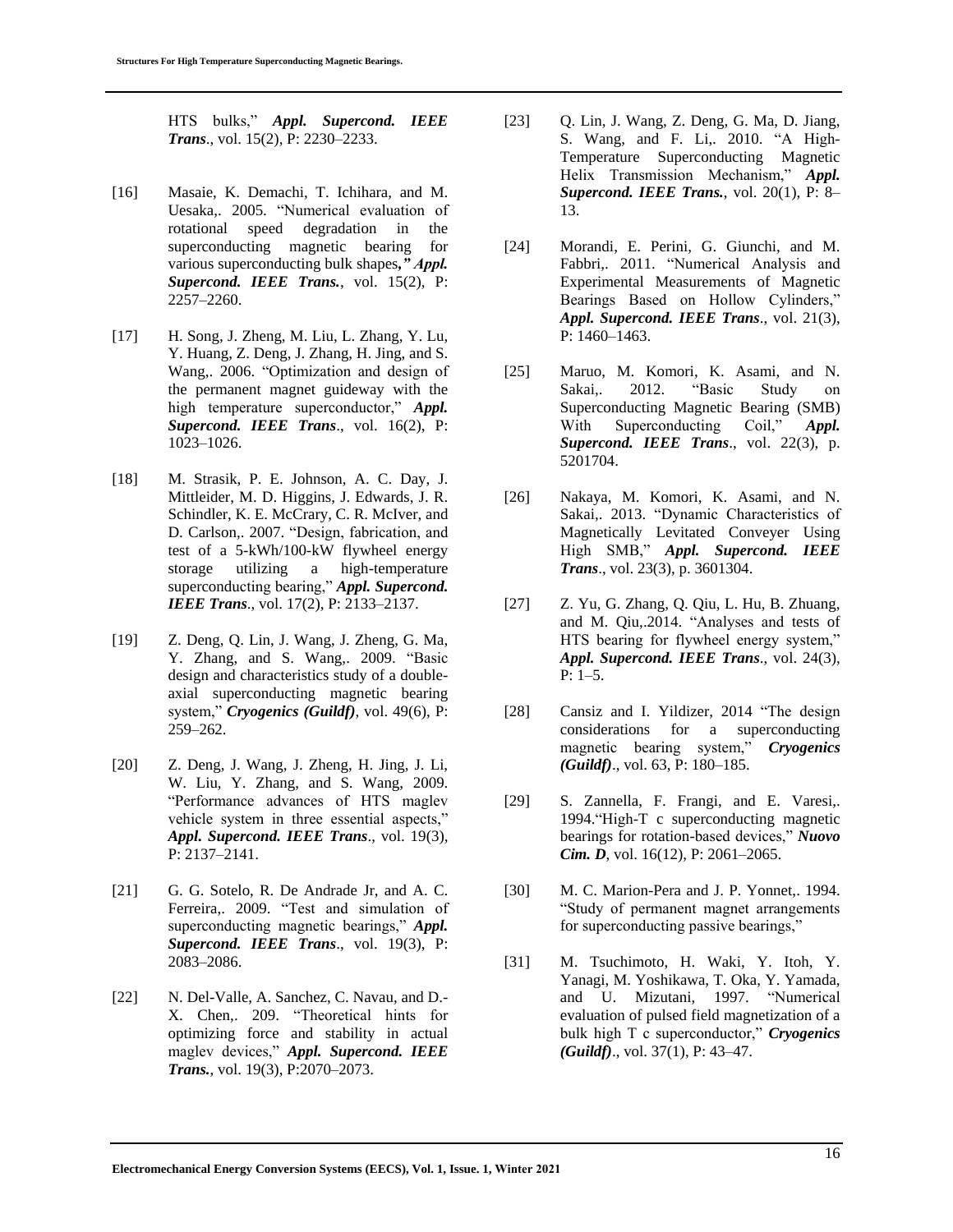- [32] J. R. Hull,. 2000. "Superconducting bearings," *Supercond. Sci. Technol*., vol. 13(2), p. R1.
- [33] J. R. Hull, T. M. Mulcahy, and J. F. Labataille,. 1997. "Velocity dependence of rotational loss in Evershed-type superconducting bearings," *Appl. Phys.*  Lett., vol. 70(5), P: 655–657.
- [34] K. McMichael, K. B. Ma, M. A. Lamb, M. W. Lin, L. Chow, R. L. Meng, P. H. Hor, and W. K. Chu,. 1992."Practical adaptation in bulk superconducting magnetic bearing applications," *Appl. Phys. Lett*., vol. 60(15), P: 1893–1895.
- [35] W. K. Chu, K. B. Ma, C. K. McMichael, and M. A. Lamb,. 1993. "Applications of high temperature superconductors on levitation bearings and other levitation devices," *Appl. Supercond.*, vol. 1(7), P: 1259–1264, 1993.
- [36] W. Hennig, D. Parks, R. Weinstein, and R.-P. Sawh,. 1998. "Enhanced levitation forces with field cooled YBa2Cu3O7-delta," *Appl. Phys. Lett.*, vol. 72, p. 3059.
- [37] R. Weinstein, R. Sawh, Y. Ren, and D. Parks,. 1998. "The role of uranium, with and without irradiation, in the achievement of Jc≈ 300000 A cm− 2 at 77 K in large grain melt-textured Y123," *Mater. Sci. Eng. B*, vol. 53(1), P: 38–44.
- [38] J. R. Hull, T. M. Mulcahp, K. L. Uherka, R. A. Erck, and R. G. Abboud,. 1994. "Flywheel energy storage using superconducting magnetic bearings*," Appl. Supercond.*, vol. 2 (7), P: 449–455.
- [39] T. M. Mulcahy, J. R. Hull, K. L. Uherka, R. G. Abboud, and J. J. Juna,. 2001. "Test results of 2-kWh flywheel using passive PM and HTS bearings," *Appl. Supercond. IEEE Trans*., vol. 11(1), P: 1729–1732.
- [40] J. R. Hull, J. L. Passmore, T. M. Mulcahy, and T. D. Rossing,. 1994. "Stable levitation of steel rotors using permanent magnets and high-temperature superconductors," *J. Appl. Phys.*, vol. 76(1), P: 577–580.
- [41] M. Komori, M. Kumamoto, and H. Kobayashi,. 1998. "A hybrid-type superconducting magnetic bearing system

with nonlinear control," *Appl. Supercond. IEEE Trans*., vol. 8(2), P: 79–83.

- [42] M. Fujiwara, K. Yamazaki, M. Okamoto, J. Todoroki, T. Amano, T. Watanabe, T. Hayashi, H. Sanuki, N. Nakajima, and K. Itoh,. 1996. "Large helical device (LHD) program," *J. Fusion Energy*, vol. 15(1–2), P: 7–153.
- [43] T. Takamori, J. J. Boland, and D. B. Dove,. 1989. "Magnetic Field Controlled Levitation And Suspension Of A Magnet Above And Below Type II Superconductors," *Appl. Phys. Lett.*, vol. 55(14), P: 1454–1456.
- [44] R. Ravaud, G. Lemarquand, and V. Lemarquand,. 2009. "Force and stiffness of passive magnetic bearings using permanent magnets. Part 1: Axial magnetization," *Magn. IEEE Trans*., vol. 45(7), P: 2996– 3002.
- [45] R. Ravaud, G. Lemarquand, and V. Lemarquand,. 2009. "Force and stiffness of passive magnetic bearings using permanent magnets. Part 2: Radial magnetization," *Magn. IEEE Trans*., vol. 45(9), P: 3334– 3342.
- [46] Schaefer, "Passive Magnetic Bearings with Mantelfeld-Structure."
- [47] J. Delamare, E. Rulliere, and J. P. Yonnet,. 1995. "Classification and synthesis of permanent magnet bearing configurations," *IEEE Trans. Magn*., vol. 31, CONF-950404.Chiba, T. Fukao, O. Ichikawa, M.
- [48] Oshima, M. Takemoto, and D. G. Dorrell, "Magnetic bearings and bearingless drives". *Elsevier, 2005*.
- [49] P. Samanta and H. Hirani, "Magnetic bearing configurations: Theoretical and experimental studies," *Magn. IEEE Trans*., vol. 44, no. 2, P: 292–300, 2008.
- [50] Schweitzer, "Active magnetic bearingschances and limitations," in IFToMM Sixth *International Conference on Rotor Dynamics*, Sydney, Australia, 2002, vol. 1, P: 1–14.
- [51] X. Yanliang, D. Yueqin, W. Xiuhe, and K. Yu,. 2006. "Analysis of hybrid magnetic